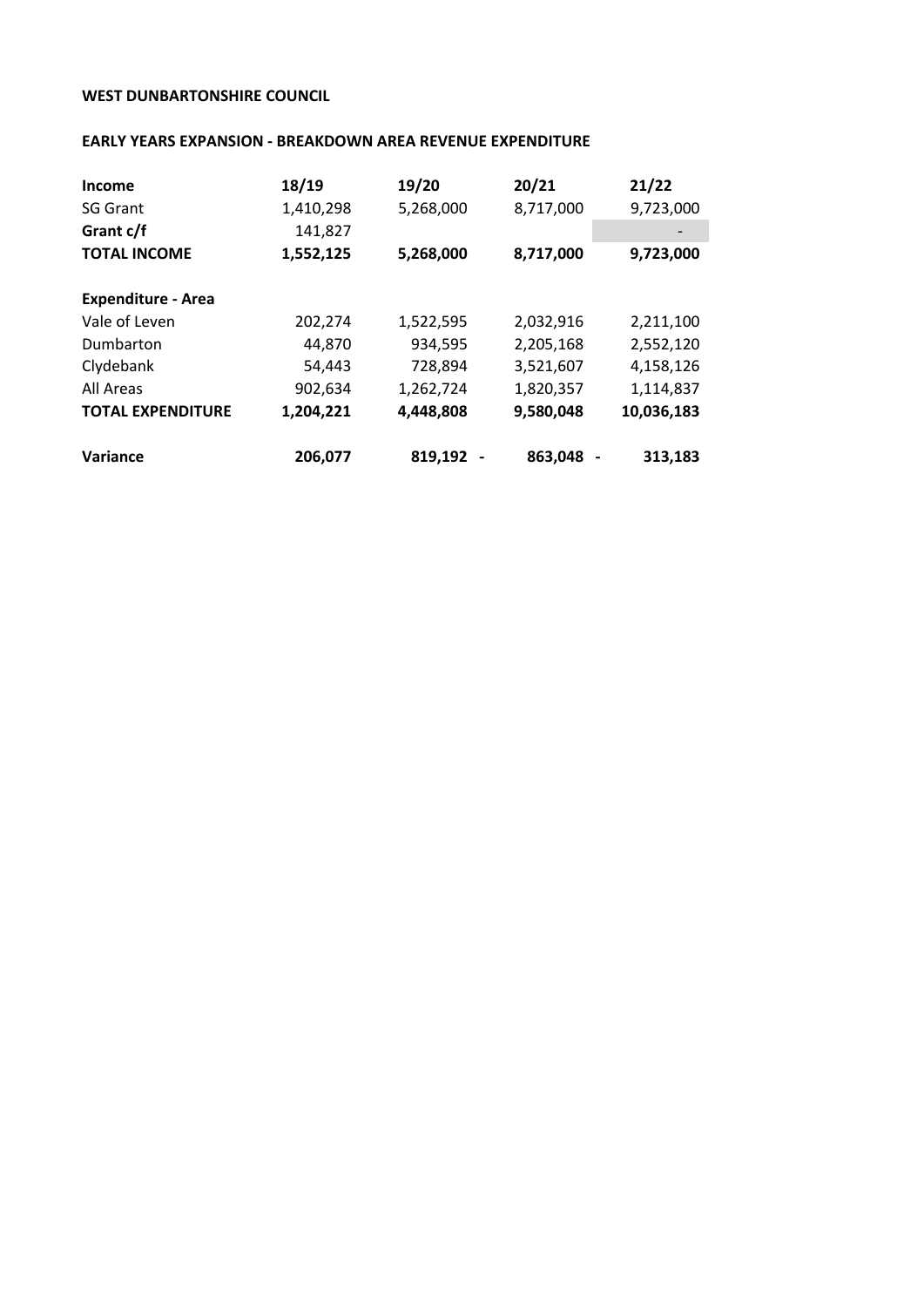| Appendix 2: Early Learning & Childcare Financial Phasing Plan 2018 - 2022 |                                      |                                  |                           |                                         |                                         |                           |                                  |                         |                        |                               |                                                  |                                                    |
|---------------------------------------------------------------------------|--------------------------------------|----------------------------------|---------------------------|-----------------------------------------|-----------------------------------------|---------------------------|----------------------------------|-------------------------|------------------------|-------------------------------|--------------------------------------------------|----------------------------------------------------|
| Area                                                                      | <b>ELCC</b>                          | <b>Capital</b><br>Spend<br>18/19 | Capital<br>Spend<br>19/20 | <b>Capital</b><br><b>Spend</b><br>20/21 | <b>Capital</b><br><b>Spend</b><br>21/22 | Revenue<br>Spend<br>18/19 | Revenue<br><b>Spend</b><br>19/20 | Revenue<br><b>Spend</b> | 20/21 Spend 21/22 Date | Project<br>Revenue Completion | Date of Opening<br>to Children for<br>1140 hours | <b>Comments</b>                                    |
|                                                                           |                                      |                                  |                           |                                         |                                         |                           |                                  |                         |                        |                               |                                                  |                                                    |
| Vale of Leven                                                             | <b>Balloch</b>                       |                                  |                           |                                         |                                         |                           | 22,151                           | 93,818                  |                        | 96,316 Complete               | Aug-19                                           | <b>Project Completed</b>                           |
| Vale of Leven                                                             | St. Mary's Alexandria<br>3-5 Service | 6,514                            | 56,000                    |                                         |                                         | 168,589                   | 295,559                          | 299,368                 |                        | 310,092 Complete              | Apr-18                                           | <b>Project Completed</b>                           |
| Vale of Leven                                                             | Ferryfield<br>0-3 Service            | 260,747                          |                           |                                         |                                         | 33,685                    | 33,685                           | 34,696                  |                        | 35,736 Complete               | $Oct-18$                                         | <b>Project Completed</b>                           |
| Vale of Leven                                                             | Levenvale ELCC<br>3-5 Service        | 71,212                           |                           |                                         |                                         |                           | 540,389                          | 554,482                 | 565,382 Jun-19         |                               | Aug-19                                           | <b>Project Completed</b>                           |
| Vale of Leven                                                             | Gartocharn ELCC<br>0-5 Service       |                                  | 10,000                    |                                         |                                         |                           | 67,597                           | 34,480                  |                        | 32,402 Complete               | Aug-19                                           | <b>Phasing Completed</b>                           |
| Vale of Leven                                                             | <b>Dalmonach</b><br>3-5 Service      |                                  | 462,500                   |                                         |                                         |                           | 371,391                          | 370,896                 | 395,491 Aug-19         |                               | Aug-19                                           | Project delayed due to<br>issues with the site.    |
| Vale of Leven                                                             | <b>Riverside ELCC</b>                |                                  |                           | 415,000                                 |                                         |                           | $\Omega$                         | 119,673                 |                        | 146,810 Complete              | Aug-19                                           | <b>Project Completed</b>                           |
| Vale of Leven                                                             | <b>Carousel Alexandria</b>           |                                  |                           |                                         |                                         |                           | 69,414                           | 173,793                 | 179,496 Aug-20         |                               | <b>Phasing From</b><br><b>April 2019</b>         | Phasing completion by<br>Aug 20.                   |
| Vale of Leven                                                             | Lennox ELCC Bonhill 3-5 Service      |                                  |                           |                                         |                                         |                           | 8,120                            | 74,713                  |                        | 86,703 Aug-20                 | Aug-20                                           | Phasing completion by<br>Aug 20.                   |
| Vale of Leven                                                             | St Ronan's PS 3-5 Service            |                                  | 60,000                    |                                         |                                         |                           | 114,289                          | 246,582                 | 258,363 Aug-19         |                               | <b>Dec-19</b>                                    | <b>Project completion</b><br>scheduled for Dec 19. |
| Vale of Leven                                                             | Ladyton ELCC<br>2-3 Service          |                                  | 32,000                    |                                         |                                         |                           | $\Omega$                         | 30,415                  | 104,309 Aug-20         |                               | Aug-20                                           | Phasing completion by<br>Aug 20.                   |
| <b>TOTAL VALE OF LEVEN</b>                                                |                                      | 338,473                          | 620,500                   | 415,000                                 |                                         | 202,274                   | 1,522,595                        | 2,032,916               | 2,211,100              |                               |                                                  |                                                    |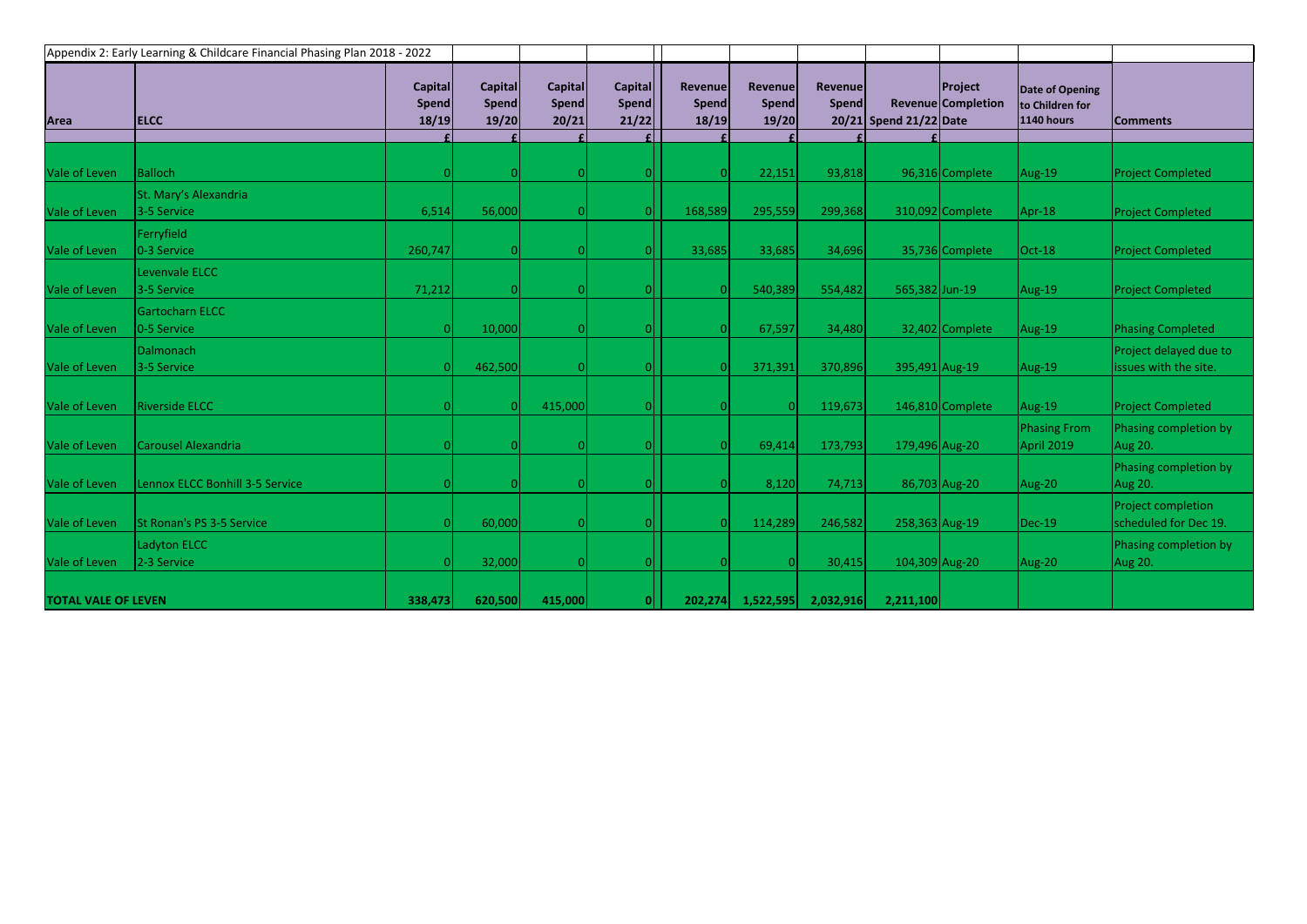| Area                   | <b>IELCC</b>                                          | <b>Capital</b><br><b>Spend</b><br>18/19 | <b>Capital</b><br><b>Spend</b><br>19/20 | <b>Capital</b><br>Spend<br>20/21 | Capital<br>Spend<br>21/22 | Revenue<br>Spend<br>18/19 | Revenue<br><b>Spend</b><br>19/20 | Revenue<br>Spend | 20/21 Spend 21/22 Date | <b>Project</b><br><b>Revenue Completion</b> | Date of Opening<br>to Children for<br><b>1140 hours</b> | <b>Comments</b>                              |
|------------------------|-------------------------------------------------------|-----------------------------------------|-----------------------------------------|----------------------------------|---------------------------|---------------------------|----------------------------------|------------------|------------------------|---------------------------------------------|---------------------------------------------------------|----------------------------------------------|
|                        | <b>Andrew B Cameron ELCC</b>                          |                                         |                                         |                                  |                           |                           |                                  |                  |                        |                                             |                                                         |                                              |
| <b>Dumbarton</b>       | 3-5 Service                                           |                                         | 160,000                                 |                                  |                           | 39,870                    | 576,918                          | 573,046          | 593,775 Jun-19         |                                             | <b>Aug-19</b>                                           | <b>Project Completed</b>                     |
| <b>Dumbarton</b>       | <b>Meadowyiew Braehead ELCC</b><br>0-3 / 3-5 Services | 30,767                                  | 644,387                                 |                                  |                           |                           |                                  | 437,390          | 456,764 Apr-20         |                                             | Apr-20                                                  | Project due for<br>completion April 20.      |
| <b>Dumbarton</b>       | <b>Bellsmyre ELCC</b><br>3-5 Service                  |                                         |                                         |                                  |                           | 5,000                     | 159,671                          | 158,181          | 165,553 Aug-19         |                                             | Aug-19                                                  | <b>Project Completed</b>                     |
| <b>Dumbarton</b>       | <b>Dalreoch Primary Class 3-5 service</b>             |                                         |                                         | 130,000                          |                           |                           |                                  | 446,779          | 656,298 Aug-20         |                                             | <b>Aug-20</b>                                           | <b>Project due for</b><br>completion Aug 20. |
| <b>Dumbarton</b>       | <b>Brucehill ELCC</b><br>3-5 Service                  |                                         |                                         | 55,000                           |                           |                           |                                  | 55,678           |                        | $82,906$ Aug-20                             | <b>Aug-20</b>                                           | <b>Project due for</b><br>completion Aug 20. |
| <b>Dumbarton</b>       | <b>Great Start</b>                                    |                                         |                                         |                                  |                           |                           | 73,902                           | 186,040          | 197,446 Aug-20         |                                             | <b>Phasing From</b><br>April 2019                       | Phasing completion by<br>Aug 20.             |
| <b>Dumbarton</b>       | <b>Tots R Us</b>                                      |                                         |                                         |                                  |                           |                           | 54,690                           | 130,976          | 148,084 Aug-20         |                                             | <b>Phasing From</b><br>April 2019                       | Phasing completion by<br>Aug 20.             |
| <b>Dumbarton</b>       | <b>Carousel Dumbarton</b>                             |                                         |                                         |                                  |                           |                           | 69,414                           | 217,078          | 251,294 Aug-20         |                                             | <b>Phasing From</b><br>April 2019                       | Phasing completion by<br>Aug 20.             |
| <b>TOTAL DUMBARTON</b> |                                                       | 30,767                                  | 804,387                                 | 185,000                          |                           | 44,870                    | 934,595                          | 2,205,168        | 2,552,120              |                                             |                                                         |                                              |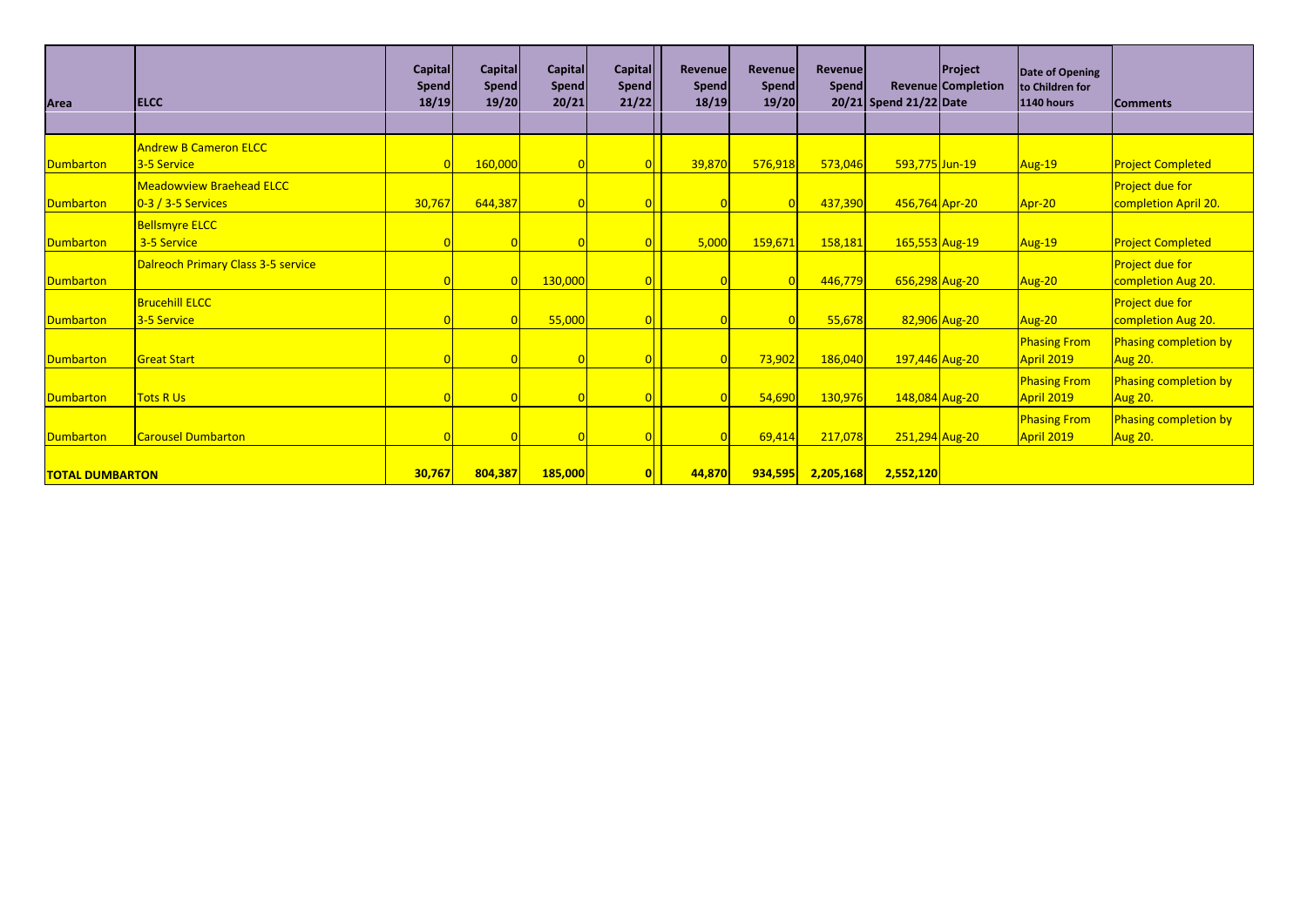| Area             | <b>ELCC</b>                          | Capital<br><b>Spend</b><br>18/19 | Capital<br>Spend<br>19/20 | <b>Capital</b><br><b>Spend</b><br>20/21 | Capital<br><b>Spend</b><br>21/22 | <b>Revenue</b><br>Spend<br>18/19 | Revenue<br><b>Spend</b><br>19/20 | Revenue<br><b>Spend</b> | 20/21 Spend 21/22 Date | Project<br><b>Revenue Completion</b> | Date of Opening<br>to Children for<br>1140 hours | <b>Comments</b>      |
|------------------|--------------------------------------|----------------------------------|---------------------------|-----------------------------------------|----------------------------------|----------------------------------|----------------------------------|-------------------------|------------------------|--------------------------------------|--------------------------------------------------|----------------------|
|                  |                                      |                                  |                           |                                         |                                  |                                  |                                  |                         |                        |                                      |                                                  |                      |
|                  | Linnvale ELCC                        |                                  |                           |                                         |                                  |                                  |                                  |                         |                        |                                      |                                                  |                      |
| Clydebank        | 3-5 Service                          |                                  |                           | 37,000                                  |                                  | 54,443                           | 25,093                           | 24,495                  |                        | 33,616 Complete                      | Aug-18                                           | Project Completed.   |
|                  | St. Eunan's ELCC                     |                                  |                           |                                         |                                  |                                  |                                  |                         |                        |                                      |                                                  |                      |
| Clydebank        | 3-5 Service                          |                                  | 160,000                   |                                         |                                  |                                  | 141,096                          | 238,036                 | 248,195 Apr-19         |                                      | Aug-19                                           | Project Completed.   |
|                  |                                      |                                  |                           |                                         |                                  |                                  |                                  |                         |                        |                                      |                                                  |                      |
| Clydebank        | <b>Clydebank ELCC</b><br>3-5 Service |                                  | 10,000                    | 65,000                                  | $\Omega$                         |                                  | $\overline{0}$                   | 6,828                   |                        | 10,357 Oct-19                        | $Oct-19$                                         | Project Completed.   |
|                  |                                      |                                  |                           |                                         |                                  |                                  |                                  |                         |                        |                                      |                                                  | Project due for      |
| Clydebank        | Whitecrook ELCC 3-5 Service          |                                  | 85,000                    | $\Omega$                                | <sup>0</sup>                     |                                  | $\Omega$                         | 80,537                  |                        | 85,945 Dec-19                        | Jan-20                                           | completion Jan 20.   |
|                  | <b>Whitecrook PS ELCC</b>            |                                  |                           |                                         |                                  |                                  |                                  |                         |                        |                                      |                                                  | Project due for      |
| Clydebank        | 3-5 Service                          |                                  | 190,000                   | $\Omega$                                |                                  |                                  | 139,676                          | 284,052                 | 324,608 Nov-19         |                                      | Jan-20                                           | completion Jan 20.   |
|                  |                                      |                                  |                           |                                         |                                  |                                  |                                  |                         |                        |                                      |                                                  | Project due for      |
| Clydebank        | <b>OLOL PS ELCC 3-5 Service</b>      |                                  | 320,000                   |                                         |                                  |                                  | $\Omega$                         | 404,241                 | 404,283 Apr-20         |                                      | Apr-20                                           | completion April 20. |
|                  | <b>Dalmuir ELCC</b>                  |                                  |                           |                                         |                                  |                                  |                                  |                         |                        |                                      |                                                  | Project due for      |
| Clydebank        | 3-5 Service                          |                                  | 18,000                    | $\Omega$                                |                                  |                                  | $\Omega$                         | 124,754                 | 177,688 Aug-20         |                                      | Aug-20                                           | completion Aug 20.   |
|                  | <b>Gavinburn PS ELCC</b>             |                                  |                           |                                         |                                  |                                  |                                  |                         |                        |                                      |                                                  | Project due for      |
| <b>Clydebank</b> | 3-5 Service                          |                                  | 120,000                   | $\Omega$                                |                                  |                                  | $\Omega$                         | 155,235                 | 154,484 Apr-20         |                                      | Apr-20                                           | completion April 20. |
|                  |                                      |                                  |                           |                                         |                                  |                                  |                                  |                         |                        |                                      |                                                  | Project due for      |
| Clydebank        | Linnvale ELCC                        |                                  |                           | 119,000                                 |                                  |                                  | $\Omega$                         | 117,249                 | 156,247 Aug-20         |                                      | Aug-20                                           | completion Aug 20.   |
|                  | <b>Lennox ELCC</b>                   |                                  |                           |                                         |                                  |                                  |                                  |                         |                        |                                      |                                                  | Project due for      |
| Clydebank        | 0-3 Service                          |                                  |                           | n                                       | $\Omega$                         |                                  | $\Omega$                         | $\Omega$                |                        | $0$  Aug-20                          | Aug-20                                           | completion Aug 20.   |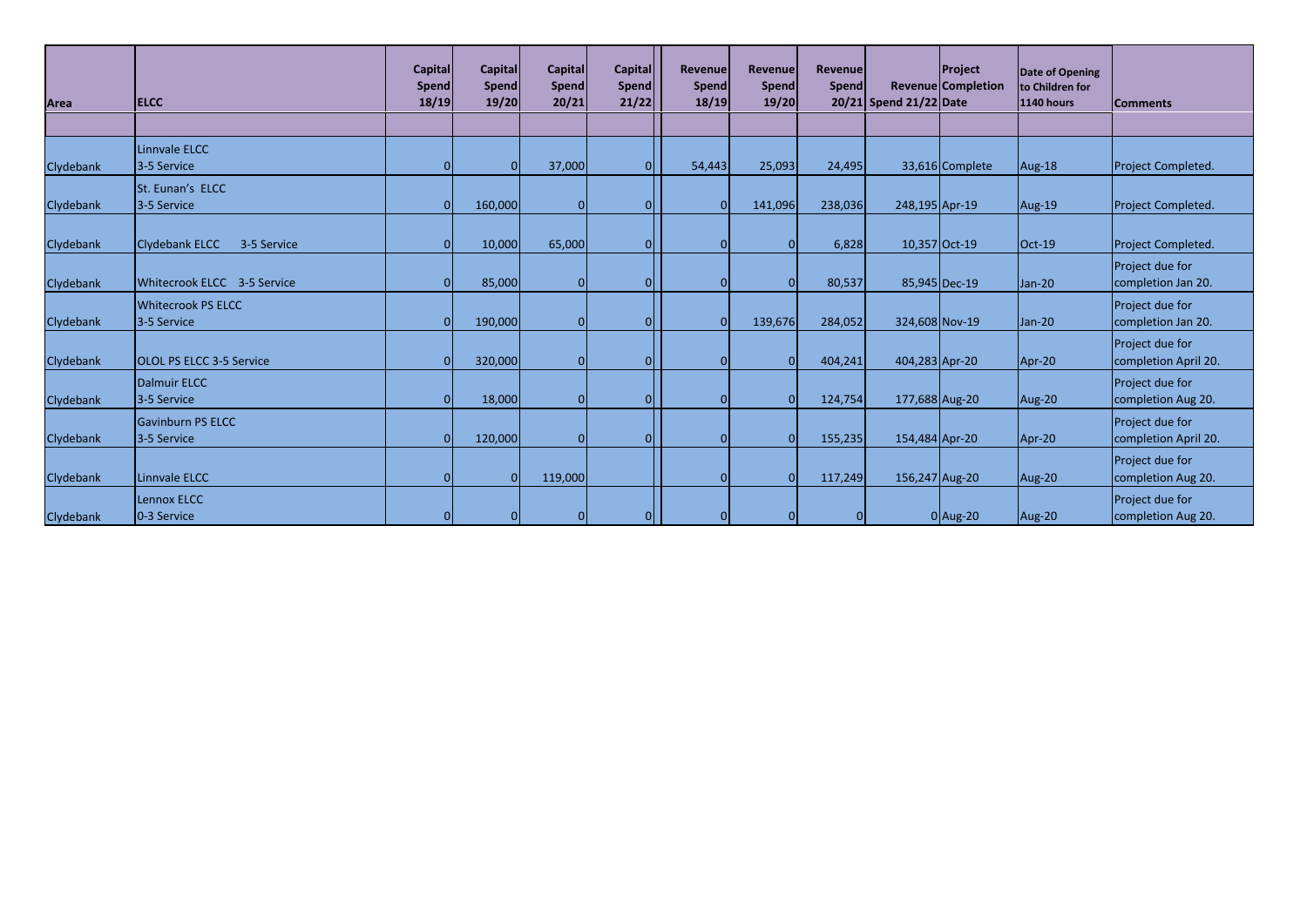| Area                  | <b>ELCC</b>                                 | Capital<br>Spend<br>18/19 | <b>Capital</b><br><b>Spend</b><br>19/20 | Capital<br>Spend<br>20/21 | <b>Capital</b><br>Spend<br>21/22 | Revenue<br>Spend<br>18/19 | <b>Revenue</b><br>Spend<br>19/20 | <b>Revenue</b><br>Spend | 20/21 Spend 21/22 Date | Project<br><b>Revenue Completion</b> | Date of Opening<br>to Children for<br><b>1140 hours</b> | <b>Comments</b>                         |
|-----------------------|---------------------------------------------|---------------------------|-----------------------------------------|---------------------------|----------------------------------|---------------------------|----------------------------------|-------------------------|------------------------|--------------------------------------|---------------------------------------------------------|-----------------------------------------|
| Clydebank             | St. Mary's PS ELCC Duntocher<br>3-5 Service |                           |                                         | 10,000                    |                                  | $\Omega$                  | $\Omega$                         | 0                       |                        | $0$  Aug-20                          | Aug-20                                                  | Project due for<br>completion Aug 20.   |
| Clydebank             | Carleith PS ELCC 3-5 Service                |                           |                                         | 184,000                   |                                  | $\Omega$                  | $\Omega$                         | 237,665                 |                        | 333,928 May-20                       | Aug-20                                                  | Project due for<br>completion Aug 20.   |
| <b>Clydebank</b>      | <b>Auchnacraig ELCC</b><br>3-5 Service      | 23,297                    | 291,000                                 |                           |                                  | $\Omega$                  |                                  | 505,075                 | 566,207 Apr-20         |                                      | Apr-20                                                  | Project due for<br>completion Aril 20.  |
| Clydebank             | <b>Kilbowie ELCC</b><br>3-5 Service         |                           | $\Omega$                                | 25,000                    |                                  | $\Omega$                  | $\Omega$                         | 121,232                 | 163,775 Aug-20         |                                      | Phasing From<br>Jan 20                                  | Completion due Aug 20.                  |
| Clydebank             | <b>Bright Beginnings</b>                    |                           | $\Omega$                                |                           |                                  | $\Omega$                  | 54,690                           | 140,371                 | 166,034 Aug-20         |                                      | <b>Phasing From</b><br>April 2019                       | Phasing completion by<br><b>Aug 20.</b> |
| Clydebank             | Brookland                                   |                           |                                         |                           |                                  | $\Omega$                  | 68,152                           | 200,390                 | 260,269 Aug-20         |                                      | <b>Phasing From</b><br>April 2019                       | Phasing completion by<br>Aug 20.        |
| Clydebank             | <b>Nursery Times</b>                        |                           | $\Omega$                                |                           |                                  | $\Omega$                  | 69,414                           | 197,072                 | 219,883 Aug-20         |                                      | <b>Phasing From</b><br>April 2019                       | Phasing completion by<br><b>Aug 20.</b> |
| Clydebank             | Sunflower                                   |                           |                                         |                           |                                  | $\Omega$                  | 78,389                           | 282,005                 | 358,992 Aug-20         |                                      | <b>Phasing From</b><br>April 2019                       | Phasing completion by<br><b>Aug 20.</b> |
| Clydebank             | Villa Kindergarten                          |                           |                                         |                           |                                  | $\Omega$                  | 54,690                           | 107,698                 | 107,698 Aug-19         |                                      | <b>Phasing From</b><br>April 2019                       | Phasing completion by<br><b>Aug 20.</b> |
| Clydebank             | <b>Lucky Little Stars</b>                   |                           |                                         |                           |                                  | $\Omega$                  | 54,690                           | 185,292                 | 242,320 Aug-19         |                                      | <b>Phasing From</b><br>April 2019                       | Phasing completion by<br><b>Aug 20.</b> |
| Clydebank             | Children's Hour                             |                           |                                         |                           |                                  | $\Omega$                  | 43,004                           | 109,380                 | 143,597 Aug-19         |                                      | <b>Phasing From</b><br>April 2019                       | Phasing completion by<br><b>Aug 20.</b> |
| <b>CLDEBANK TOTAL</b> |                                             | 23,297                    | 1,194,000                               | 440,000                   | $\mathbf{0}$                     | 54,443                    | 728,894                          | 3,521,607               | 4,158,126              |                                      |                                                         |                                         |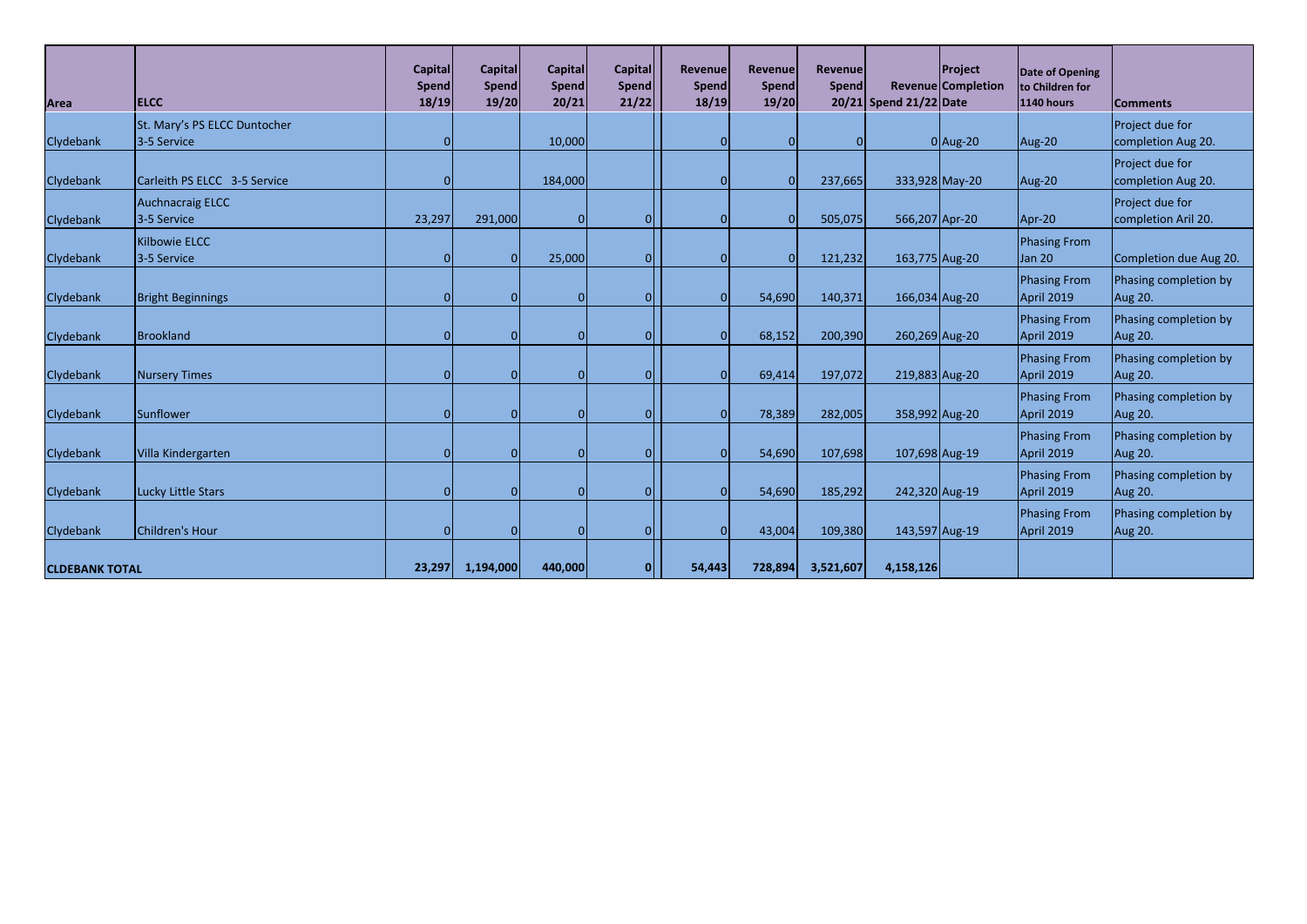| Area                     | <b>ELCC</b>                                                            | Capital<br><b>Spend</b><br>18/19 | Capital<br><b>Spend</b><br>19/20 | Capital<br><b>Spend</b><br>20/21 | <b>Capital</b><br>Spend<br>21/22 | <b>Revenue</b><br><b>Spend</b><br>18/19 | Revenue<br><b>Spend</b><br>19/20 | <b>Revenue</b><br><b>Spend</b> | 20/21 Spend 21/22 Date | Project<br><b>Revenue Completion</b> | Date of Opening<br>to Children for<br>1140 hours | <b>Comments</b> |
|--------------------------|------------------------------------------------------------------------|----------------------------------|----------------------------------|----------------------------------|----------------------------------|-----------------------------------------|----------------------------------|--------------------------------|------------------------|--------------------------------------|--------------------------------------------------|-----------------|
|                          |                                                                        |                                  |                                  |                                  |                                  |                                         |                                  |                                |                        |                                      |                                                  |                 |
| All Areas                | Kilpatrick Early Years Service                                         | 10,000                           | $\Omega$                         | O                                | $\overline{0}$                   | $\overline{0}$                          | 5,000                            | $\overline{0}$                 | $\Omega$               |                                      |                                                  |                 |
| All Areas                | Childminders                                                           | $\Omega$                         | $\Omega$                         | $\Omega$                         | $\overline{0}$                   | $\overline{0}$                          | $\mathbf 0$                      | 15,581                         | 15,581                 |                                      |                                                  |                 |
| All Areas                | <b>Facilities Management</b>                                           | 0                                |                                  |                                  | $\overline{0}$                   | 29,839                                  | 31,981                           | $\Omega$                       | C                      |                                      |                                                  |                 |
| All Areas                | <b>Central Management</b>                                              | 0                                | $\Omega$                         |                                  | $\overline{0}$                   | 268,654                                 | 419,365                          | 437,018                        | 317,857                |                                      |                                                  |                 |
| All Areas                | Graduates                                                              | $\Omega$                         | $\Omega$                         | $\Omega$                         | $\overline{0}$                   | 118,400                                 | 303,448                          | 312,551                        | 321,928                |                                      |                                                  |                 |
| <b>All Areas</b>         | Psychological Service                                                  | 0                                |                                  |                                  | $\overline{0}$                   | $\overline{0}$                          | 69,042                           | 70,250                         | 71,480                 |                                      |                                                  |                 |
| All Areas                | <b>Early Years Outreach Posts</b>                                      | $\Omega$                         | $\Omega$                         |                                  | $\overline{0}$                   | $\overline{0}$                          | 41,203                           | 42,439                         | 43,712                 |                                      |                                                  |                 |
| All Areas                | Cover                                                                  | O                                |                                  |                                  | $\overline{0}$                   | $\overline{0}$                          | 20,000                           | 20,000                         | 20,000                 |                                      |                                                  |                 |
| All Areas                | <b>Workforce Development</b>                                           | O                                |                                  |                                  | $\Omega$                         | $\overline{0}$                          | 20,000                           | 20,000                         | 20,000                 |                                      |                                                  |                 |
| All Areas                | <b>Expansion Management Service Structure</b>                          | $\Omega$                         | $\Omega$                         | $\Omega$                         | $\overline{0}$                   | 267,649                                 | 197,052                          | 98,240                         | $\mathbf 0$            |                                      |                                                  |                 |
| <b>All Areas</b>         | <b>Resourcing Better Futures</b>                                       |                                  |                                  |                                  | $\overline{0}$                   | 200,504                                 | $\Omega$                         | 185,619                        | 185,620                |                                      |                                                  |                 |
| All Areas                | <b>Modern Apprentices</b>                                              | $\Omega$                         | $\Omega$                         |                                  | $\overline{0}$                   | 17,588                                  | 18,115                           | 18,659                         | 18,659                 |                                      |                                                  |                 |
| All Areas                | <b>Outdoor Learning</b>                                                | $\Omega$                         | $\Omega$                         | $\Omega$                         | $\overline{0}$                   | $\overline{0}$                          | 100,000                          | 100,000                        | 100,000                |                                      |                                                  |                 |
| All Areas                | CFCR Expansion (Dabden, Pram Shelters)                                 | $\Omega$                         |                                  |                                  | $\overline{0}$                   | $\Omega$                                | $\overline{0}$                   | 300,000                        | 0                      |                                      |                                                  |                 |
| All Areas                | Unallocated expansion funds to allow for<br>ongoing variations in need | 0                                | $\Omega$                         |                                  | $\overline{0}$                   | $\overline{0}$                          | $\Omega$                         | 200,000                        | $\overline{0}$         |                                      |                                                  |                 |
| <b>All Areas</b>         | Kitchen Equipment (upgrade to legacy facilities)                       | $\overline{0}$                   | 200,000                          | 250,000                          | 0                                | $\overline{0}$                          | 37,518                           | $\overline{0}$                 | $\overline{0}$         |                                      |                                                  |                 |
| All Areas                | Provision of outdoor areas                                             | $\Omega$                         | $\mathbf{0}$                     | 600,000                          | $\overline{0}$                   | $\overline{0}$                          | $\mathbf 0$                      | $\overline{0}$                 | $\overline{0}$         |                                      |                                                  |                 |
| All Areas                | Salaries Recharge                                                      | 39,584                           | 50,264                           | 50,264                           | 50,264                           | $\mathbf{0}$                            | $\Omega$                         | $\overline{0}$                 | $\overline{0}$         |                                      |                                                  |                 |
| <b>TOTAL EXPENDITURE</b> |                                                                        | 49,584                           | 250,264                          | 900,264                          | 50,264                           | 902,634                                 | 1,262,724                        | 1,820,357                      | 1,114,837              |                                      |                                                  |                 |